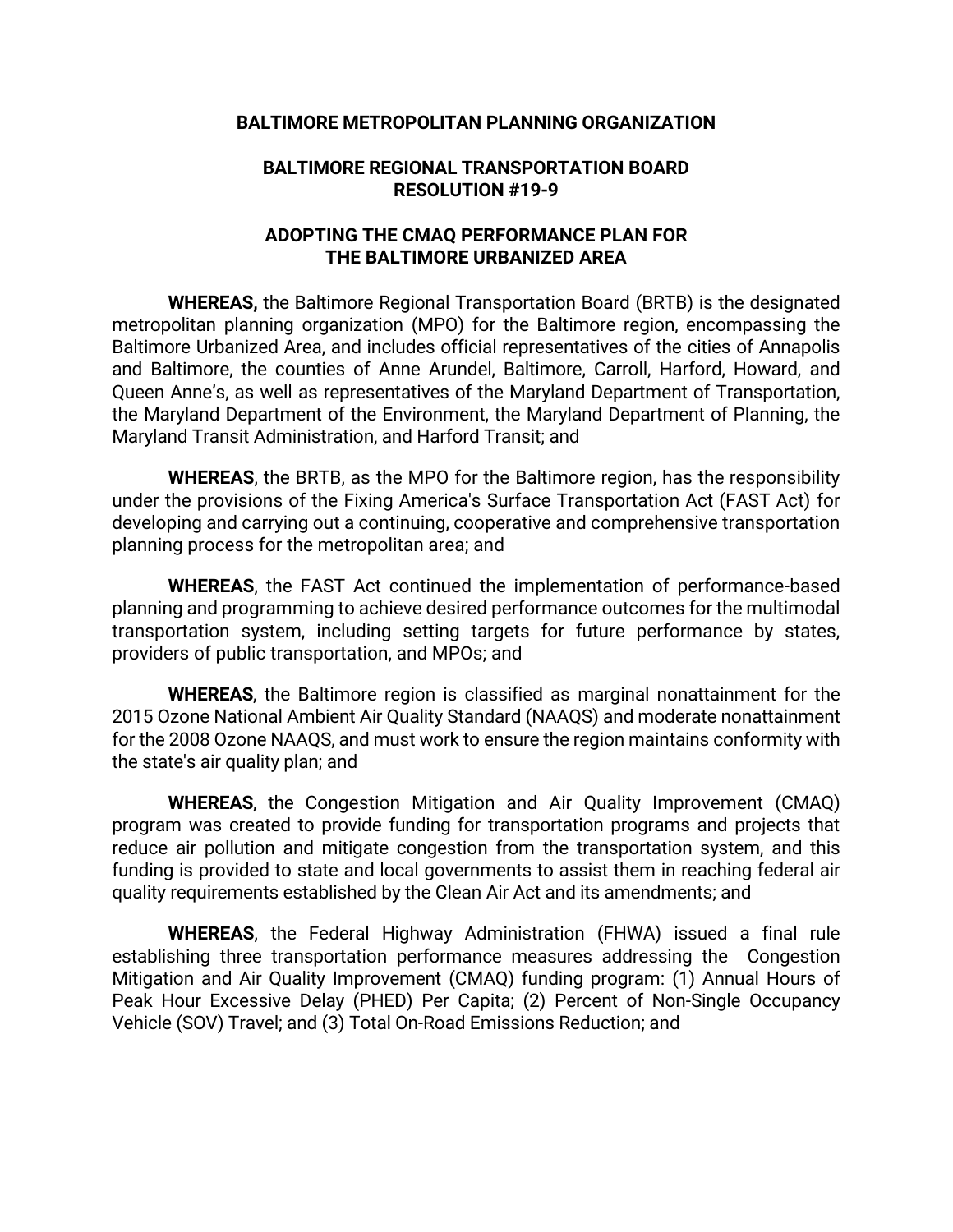**WHEREAS**, MDOT has developed information and targets toward compliance with the law and regulations by the May 20, 2018 due date established for these performance targets.

**WHEREAS**, the BRTB adopted targets for the following performance measures: (1) Annual Hours of Peak Hour Excessive Delay (PHED) Per Capita; (2) Percent of Non-Single Occupancy Vehicle (SOV) Travel; and (3) Total On-Road Emissions Reduction; and

**WHEREAS**, 23 U.S.C 149(l) requires each MPO serving a transportation management area with a population over 1,000,000 that includes a nonattainment or maintenance area to develop a CMAQ Performance Plan; In the CMAQ Performance Plan and its biennial updates, the MPO reports their 2- and 4-year targets, describes how they plan to meet their targets, and details their progress toward achieving the targets over the course of the performance period.

**NOW, THEREFORE BE IT RESOLVED** that the Baltimore Regional Transportation Board as the Metropolitan Planning Organization for the Baltimore region adopts the BRTB CMAQ Performance Plan for 2018, as described in Attachment 1.

**I HEREBY CERTIFY** that the Baltimore Regional Transportation Board as the Metropolitan Planning Organization for the Baltimore region approved the aforementioned resolution at its September 25, 2018 meeting.

9-25-18

\_\_\_\_\_\_\_\_\_\_\_\_\_\_\_\_\_\_\_\_\_\_\_\_\_\_\_\_\_\_\_\_

Date **Date** Michelle Pourciau, Chair Baltimore Regional Transportation Board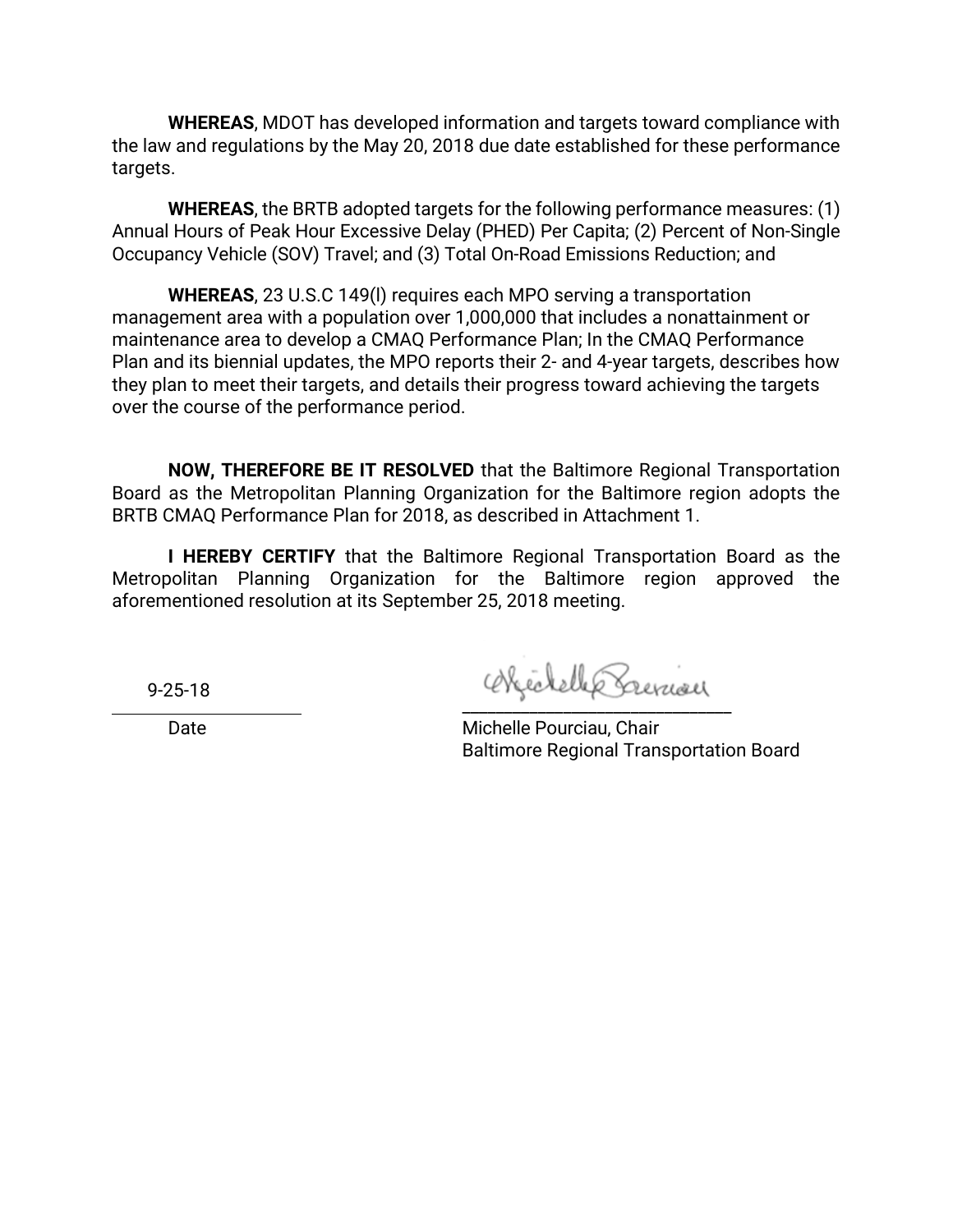# **Baltimore Regional Transportation Board CMAQ Performance Plan**

To be submitted with the Maryland DOT Baseline Performance Period Report – October 1, 2018

| <b>MPO Name:</b>                      | <b>TMA and State(s):</b> |
|---------------------------------------|--------------------------|
| <b>Baltimore Metropolitan Council</b> | Baltimore, MD            |

## **Background**

This report documents the CMAQ Performance Plan for the Baltimore Regional Transportation Board, as required though federal regulation. CMAQ is the Congestion Mitigation and Air Quality Improvement Program federal funding category.

The BRTB is the federally designated metropolitan planning organization for the Baltimore region. *23 CFR 490.107(c) and 23 USC 149(l)* require an MPO to develop a CMAQ Performance Plan, to be submitted as an attachment to the State DOT biennial performance reports for the Baseline, Mid Period and Full-Period of each 4-year performance period. In fall 2018, the Maryland DOT is required to submit their Baseline Performance Period Report. The BRTB requests that this report, when final, be attached to the Baseline Performance Period Report.

The Baltimore region is designated a "marginal" nonattainment area for the 2015 8-hour ozone standard, a "moderate" nonattainment area for the 2008 ozone standard, and a "serious" nonattainment area for the 1997 ozone standard. The newest 2015 ozone standard is 0.070 parts per million (ppm), which is the strictest of the three above.

The following report describes the baseline condition and MPO performance targets for three CMAQ-related performance measures:

- Peak hour excessive delay (PHED)
- Percent non-single occupancy vehicle (SOV) travel, and
- On-road mobile source emissions reductions from CMAQ-funded projects

The geographic area covered by the PHED and Non-SOV travel performance measures include the Baltimore urbanized area, shown in Figure 1. For the on-road mobile source emissions reduction measure, the area covered is the BRTB MPO planning area.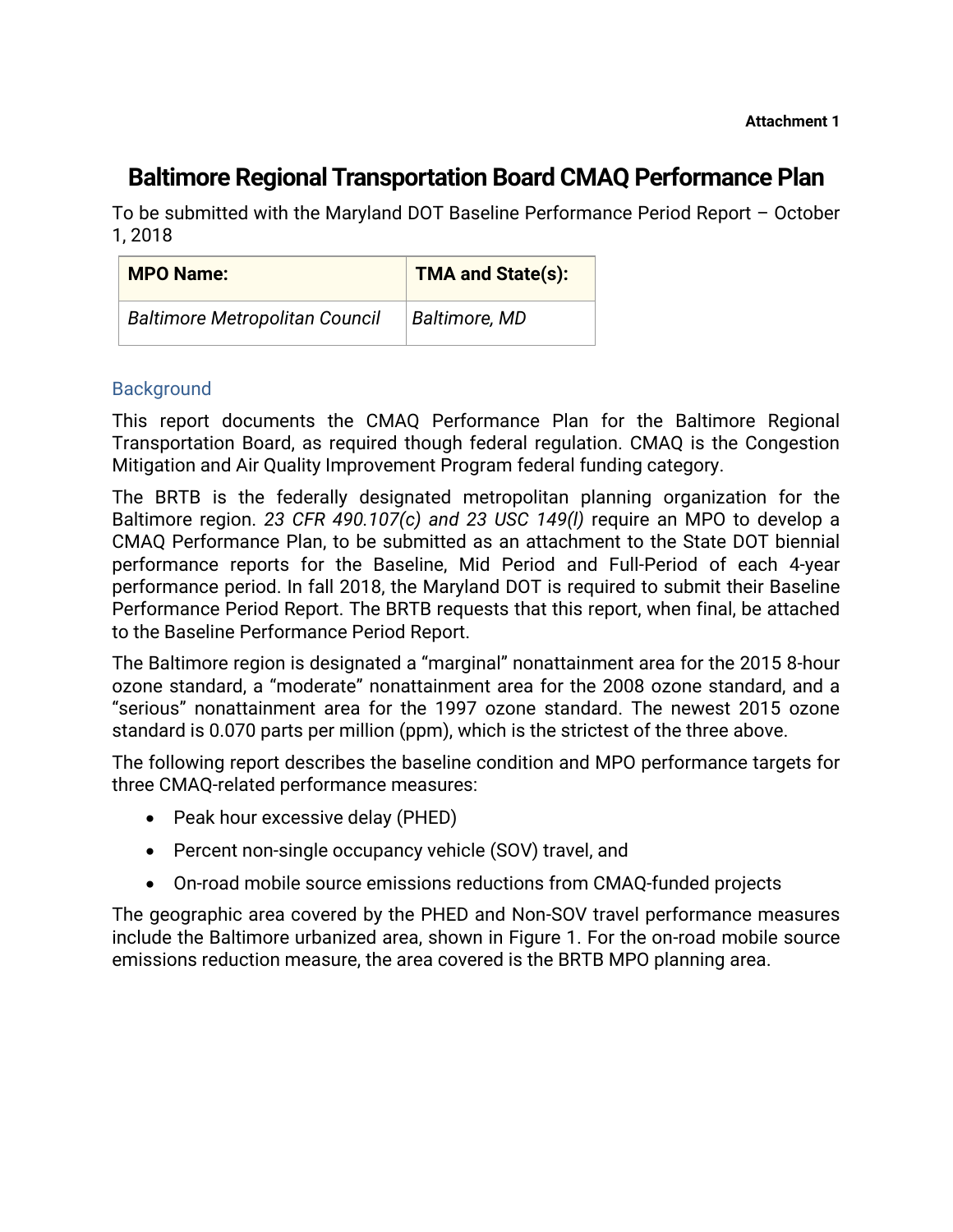

## **Figure 1. MPO Boundaries and Urbanized Areas in Maryland**

# Baseline Condition

At this time, the BRTB is required to report the baseline condition for two traffic congestion measures, covering the Baltimore Urbanized Area, and one on-road mobile source emissions measure, covering the BRTB MPO planning area. Baseline conditions and the methodology for how they were developed are provided below.

# **Baseline Condition for Traffic Congestion Measures:**

Maryland Department of Transportation (MDOT), along with the BRTB and the National Capital Region Transportation Planning Board (TPB), worked together to develop baseline conditions and targets for both traffic congestion measures. Initially, the requirement to develop and report these targets applies to urbanized areas of more than 1 million people that are also in nonattainment or maintenance areas for ozone, carbon monoxide or particulate matter. States and MPOs with NHS mileage within an applicable urbanized area must coordinate on a single, unified target. These performance measure targets for the Baltimore urbanized area were developed by the May 20, 2018 deadline. They were approved by the BRTB through resolution at their May 22, 2018 meeting.

The PHED measure is the annual hours of peak hour excessive delay per capita that occurs within an applicable urbanized area on the National Highway System. The PHED baseline level was determined by uploading posted speed limit data on segments of the NHS in the Baltimore urbanized area into a tool within the RITIS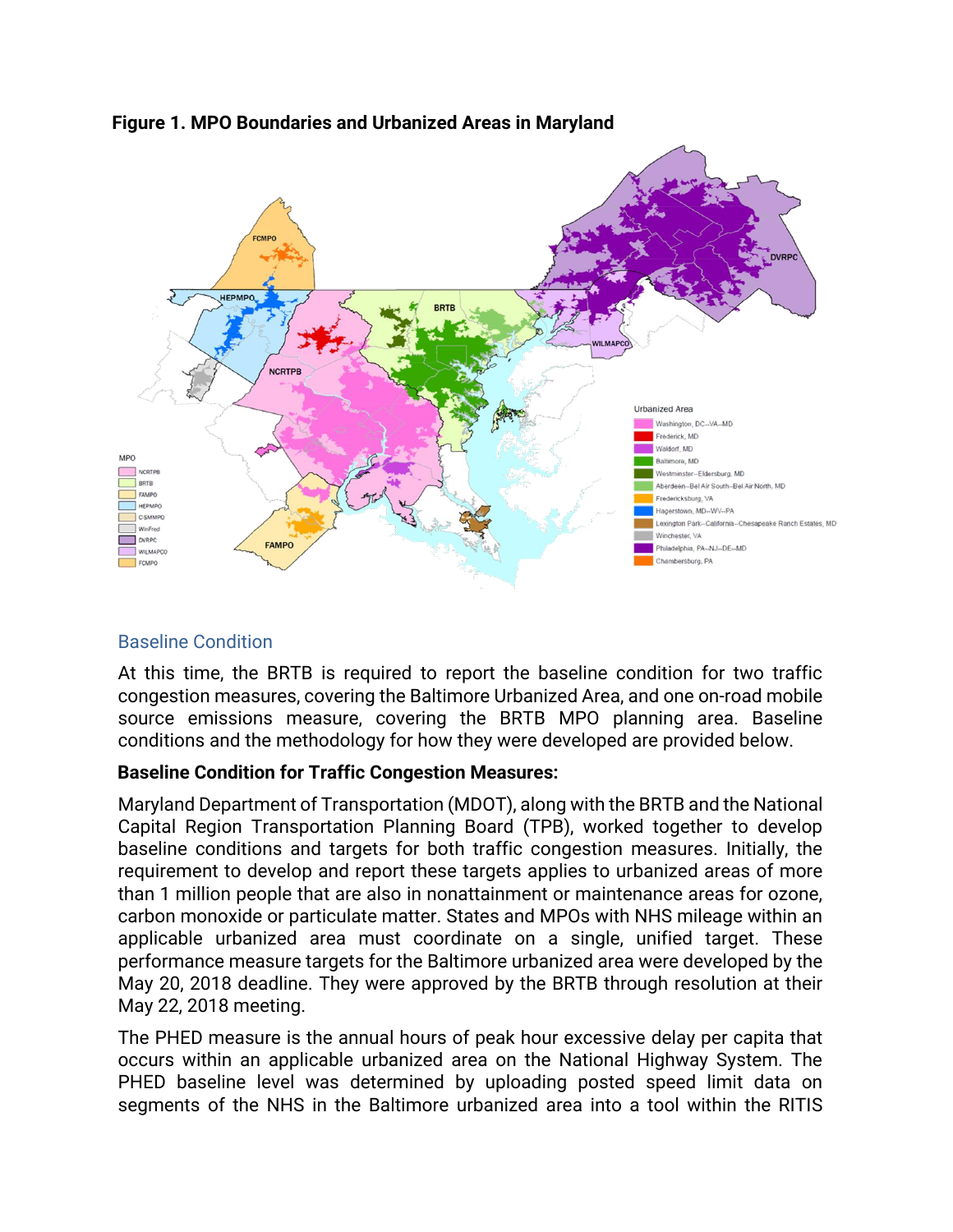program. RITIS is the Regional Integrated Transportation Information System. It is a data-driven platform for transportation analysis, monitoring, and data visualization. For more information on RITIS, visit [www.ritis.org.](http://www.ritis.org/) PHED was determined by adding together excessive delay experienced by highway users an all reporting segments during peak hours (3-7PM). Excessive delay is a vehicle on the NHS going at a speed of 20 miles per hour (mph) or 60% of the posted speed limit, whichever is greater. Peak Hour Excessive Delay for the Baltimore urbanized area was calculated as **20.2 hours** in calendar year 2017.

The Percent of Non-SOV Travel measure is the percentage of Non-SOV vehicles traveling within an applicable urbanized area. U.S. Census/American Community Survey (ACS) 5-year data was used to calculate percent non-SOV travel and targets. Percent non-SOV travel since 2012 has remained steady at around 25%. Non-SOV travel percentage in 2017 was **24.85**%.



### **Baseline Condition for On-Road Mobile Source Emissions Measures:**

Every year, the Maryland Department of Transportation (MDOT) submits a report to FHWA that includes CMAQ project information and emissions benefits. These reports are made available through the FHWA Public Access System (PAS). The PAS, which can be accessed at [\(https://fhwaapps.fhwa.dot.gov/cmaq\\_pub/\)](https://fhwaapps.fhwa.dot.gov/cmaq_pub/), was used by the MPO to establish baseline emission reductions provided by CMAQ-funded projects in the Baltimore region. For this measure, the BRTB summed 2- and 4-year totals of emission reductions of NOx and VOCs from CMAQ-funded projects (in kilograms per day) that were reported in the PAS between Federal fiscal years 2014 to 2017. CMAQ Emission Reductions for VOC between 2014 and 2017 were **12.825 kg/day**, and for NOx were **139.478 kg/day**.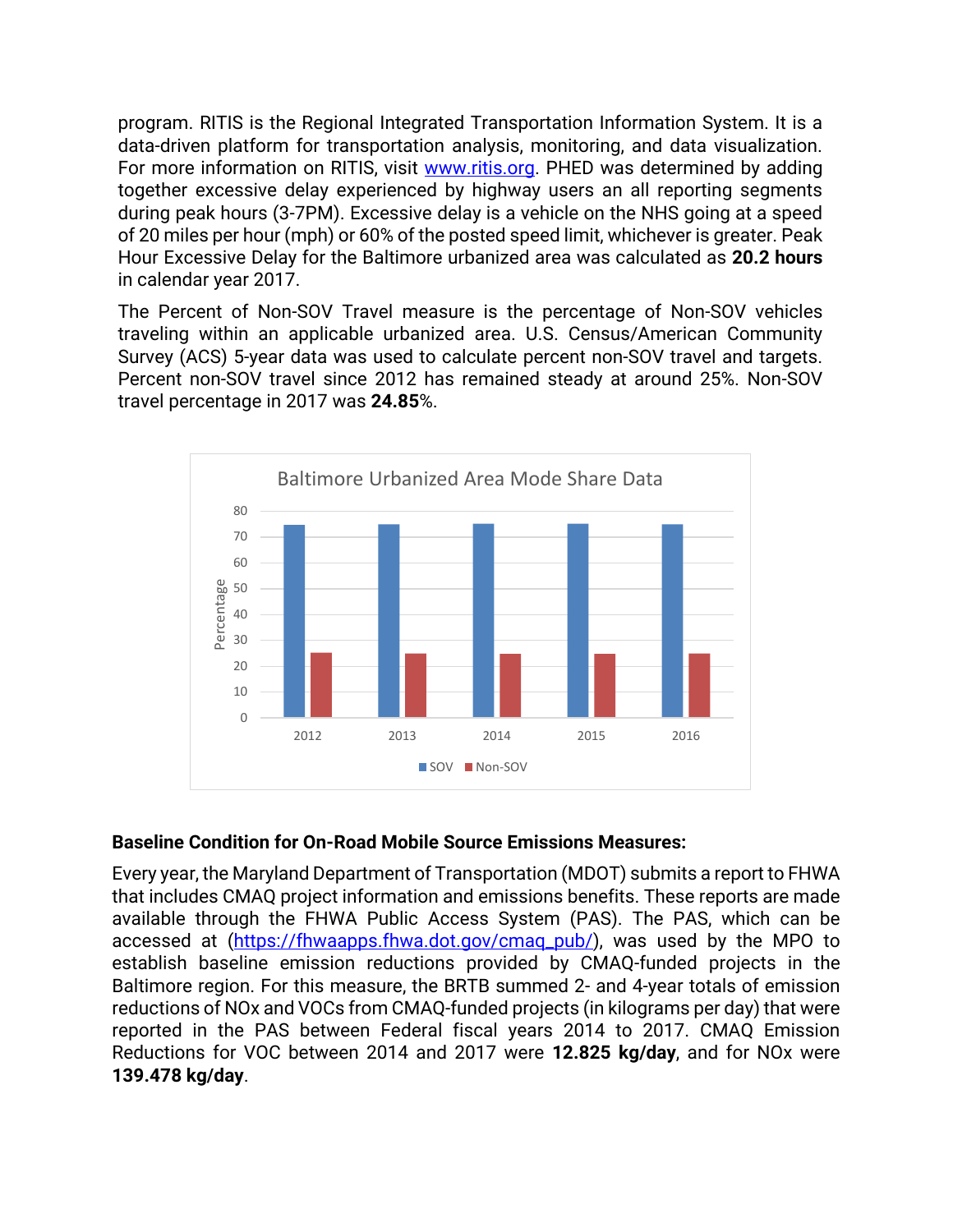|                   | <b>Sum of Emissions Benefits (kg/Day)</b> |            |  |  |
|-------------------|-------------------------------------------|------------|--|--|
| <b>FY Year</b>    | <b>VOC</b>                                | <b>NOX</b> |  |  |
| 2014              | 0.170                                     | 0.320      |  |  |
| 2015              | 7.300                                     | 85.350     |  |  |
| 2016              | 0.440                                     | 0.570      |  |  |
| 2017              | 4.915                                     | 53.238     |  |  |
| Total (2014-2017) | 12.825                                    | 139.478    |  |  |

### 2-year and 4-year Targets

## **Targets for Traffic Congestion Measures:**

The following targets were developed for the two traffic congestion measures, for the Baltimore urbanized area. These targets are identical to the State DOT(s) targets for the metropolitan area. A two-year target for PHED was not required, but is listed in the table.

For PHED, the targets were developed by using the existing PHED, calculated through the RITIS tool, and then projecting future delay. The increasing targets reflect the fact that delay will likely increase into the near future, despite work the MPO is planning to address it.

For Percent non-SOV travel, MDOT has set a 2- and 4-year target of 24.85%, aligning with the average level over the past five years. The BRTB has approved a resolution to adopt this target for the Baltimore region.

|               | Peak Hour Excessive Delay<br>(PHED), hours | <b>Percent Non-SOV</b> |
|---------------|--------------------------------------------|------------------------|
| 2-year Target | <21.8 (not required)                       | 24.85%                 |
| 4-Year Target | 22.6                                       | 24.85%                 |

# **Targets for On-Road Mobile Source Emissions Measures:**

MPOs with a population more than 1 million and with designated nonattainment and maintenance areas must develop both 2-year and 4-year quantifiable targets. The Baltimore region has a population of greater than 1 million, and is nonattainment for the ground-level ozone National Ambient Air Quality Standard (NAAQS).

The following targets were developed to address the on-road mobile source emissions measure for the Baltimore region. These targets were developed by MDOT as part of their overall state emission reduction target. The BRTB approved a resolution in June 2018 to adopt the MDOT-developed targets for the Baltimore region.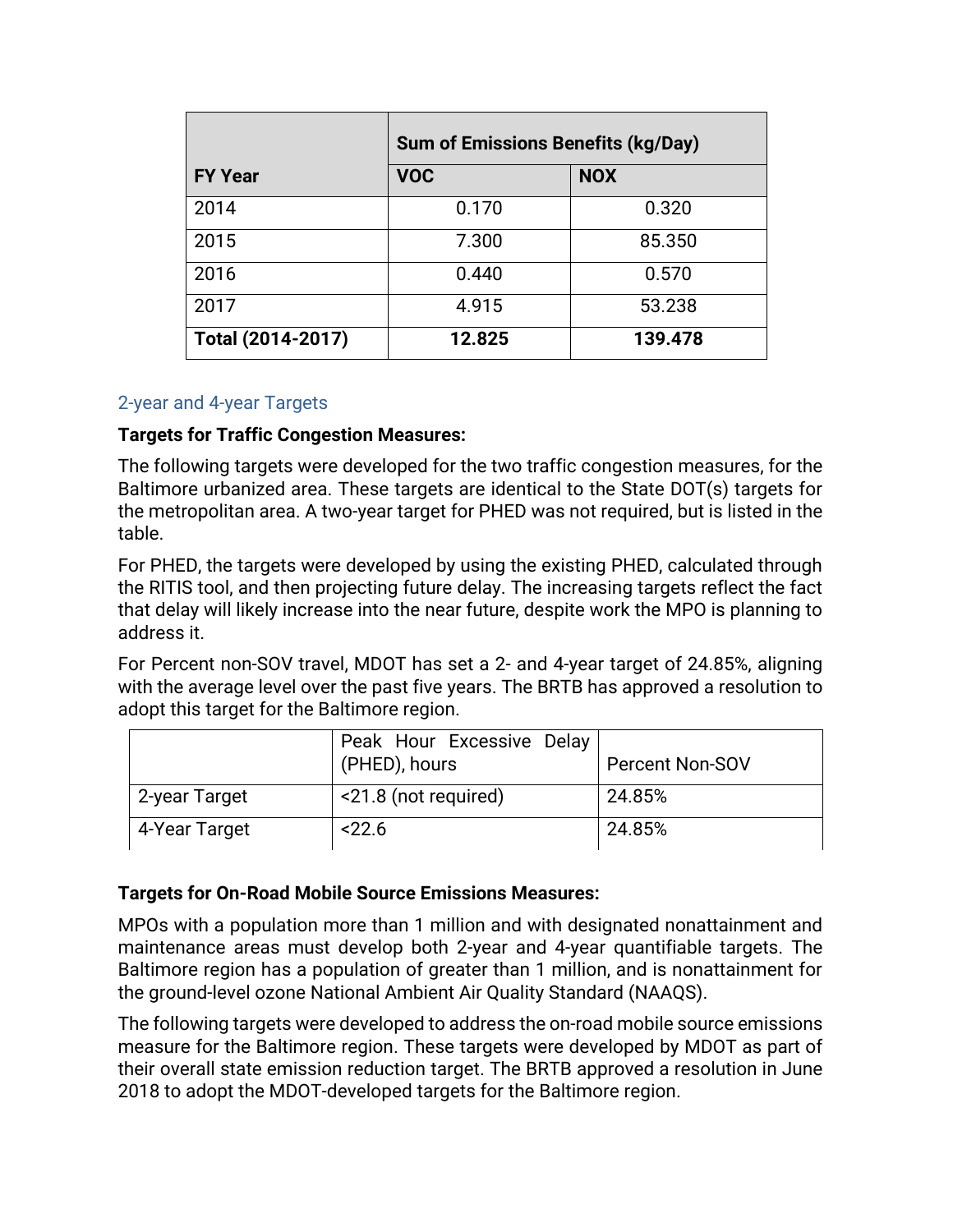|                           | <b>Reduction of VOC</b><br>(kq/day) | <b>Reduction of NOx</b><br>(kq/day) |  |  |  |
|---------------------------|-------------------------------------|-------------------------------------|--|--|--|
| 2-year Target (2018-2019) | 6.589                               | 88.571                              |  |  |  |
| 4-Year Target (2018-2021) | 7.874                               | 123.390                             |  |  |  |

These targets were calculated using a combination of two approaches, based upon the MDOT modal administration, carrying out the projects. For MTA projects, which consist mainly of transit bus replacements, programmed transit bus replacements for FY 2018 through FY 2021 were calculated. For SHA projects, an average emission reduction resulting from SHA projects in 2014 through 2017 was calculated and projected into years 2018 through 2021. Each year, the average was corrected for the average fleet vehicle having lower emission rates. MDOT and their consultant developed the appropriate calculations; the BRTB staff worked with MDOT and SHA staff throughout the process, and received information about the assumptions and methodology of calculation. Both the MAQONE model and the CMAQ online emission reduction calculator were used to assess the benefits of different projects.

#### Description of Projects

This CMAQ Performance Plan is required to include a description of the projects identified for CMAQ funding and how these projects will contribute to the achievement of the 2- and 4-year targets for traffic congestion and on-road mobile source emissions. The applicable emissions for the BRTB region include ozone precursors, volatile organic compounds (VOCs) and nitrogen oxides (NOx). The attached table describes the projects to be funded with the CMAQ program in the next four years.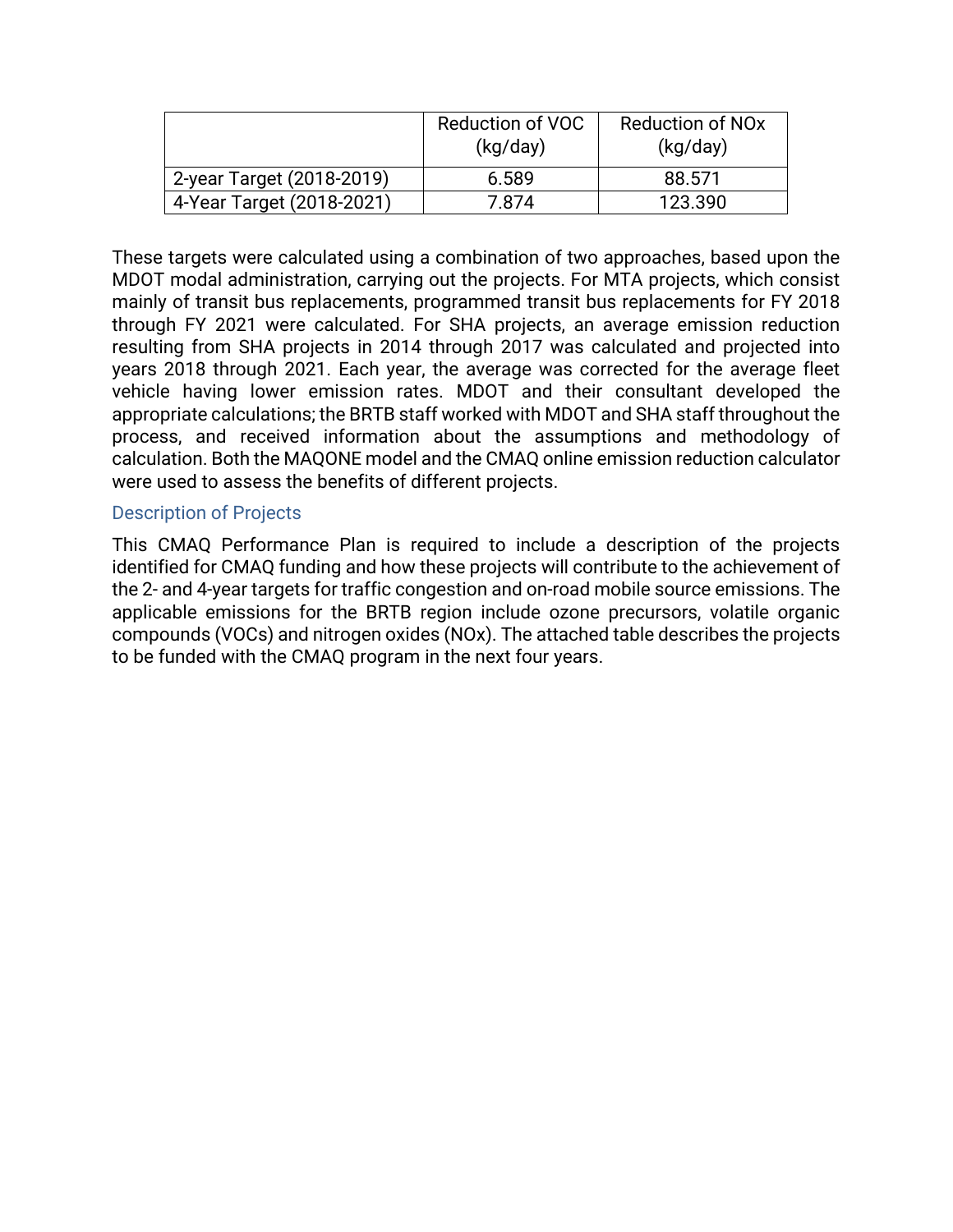# **Description of Projects to be Funded with CMAQ in the Baltimore Region (FY 2018 to FY 2021)**

| <b>DOT</b>  | Project<br>Category      | <b>Description of Project</b>                                                                                                                                                                                                                       | Applicable<br><b>Pollutant</b> | Year<br>Anticipate<br>d for<br><b>CMAQ</b><br><b>Obligation</b> | <b>NO<sub>x</sub></b><br><b>Benefit</b><br>(kg/day) | <b>VOC</b><br><b>Benefit</b><br>(kg/day) | <b>Traffic</b><br>Congestio<br>n Benefit<br><b>PHED</b> | <b>Traffic</b><br>Congestio<br>n Benefit<br>Non-SOV |
|-------------|--------------------------|-----------------------------------------------------------------------------------------------------------------------------------------------------------------------------------------------------------------------------------------------------|--------------------------------|-----------------------------------------------------------------|-----------------------------------------------------|------------------------------------------|---------------------------------------------------------|-----------------------------------------------------|
| <b>MDOT</b> | Transit<br>Improvements  | <b>MTA Bus Replacements</b>                                                                                                                                                                                                                         | Ozone                          | 2018                                                            | 50.162                                              | 5.098                                    |                                                         |                                                     |
| <b>MDOT</b> | Transit<br>Improvements  | <b>MTA Bus Replacements</b>                                                                                                                                                                                                                         | Ozone                          | 2019                                                            | 22.091                                              | 0.309                                    |                                                         |                                                     |
| <b>MDOT</b> | Transit<br>Improvements  | <b>MTA Bus Replacements</b>                                                                                                                                                                                                                         | Ozone                          | 2020                                                            | 11.046                                              | 0.154                                    |                                                         |                                                     |
| <b>MDOT</b> | Transit<br>Improvements  | <b>MTA Bus Replacements</b>                                                                                                                                                                                                                         | Ozone                          | 2021                                                            | 10.730                                              | 0.150                                    |                                                         |                                                     |
| <b>MDOT</b> | Congestion<br>Management | Future SHA CMAQ projects are not yet<br>programmed and are subject to change.<br>Typical SHA CMAQ projects in the BRTB<br>planning area include Traffic Flow<br>Improvement projects, Pedestrian and<br>Bicycle Facilities, and Park-and-Ride Lots. | Ozone                          | 2018                                                            | 8.657                                               | 0.621                                    |                                                         |                                                     |
| <b>MDOT</b> | Congestion<br>Management | Future SHA CMAQ projects are not yet<br>programmed and are subject to change.<br>Typical SHA CMAQ projects in the BRTB<br>planning area include Traffic Flow<br>Improvement projects, Pedestrian and<br>Bicycle Facilities, and Park-and-Ride Lots. | Ozone                          | 2019                                                            | 7.660                                               | 0.561                                    |                                                         |                                                     |
| <b>MDOT</b> | Congestion<br>Management | Future SHA CMAQ projects are not yet<br>programmed and are subject to change.<br>Typical SHA CMAQ projects in the BRTB<br>planning area include Traffic Flow<br>Improvement projects, Pedestrian and<br>Bicycle Facilities, and Park-and-Ride Lots. | Ozone                          | 2020                                                            | 6.800                                               | 0.505                                    |                                                         |                                                     |